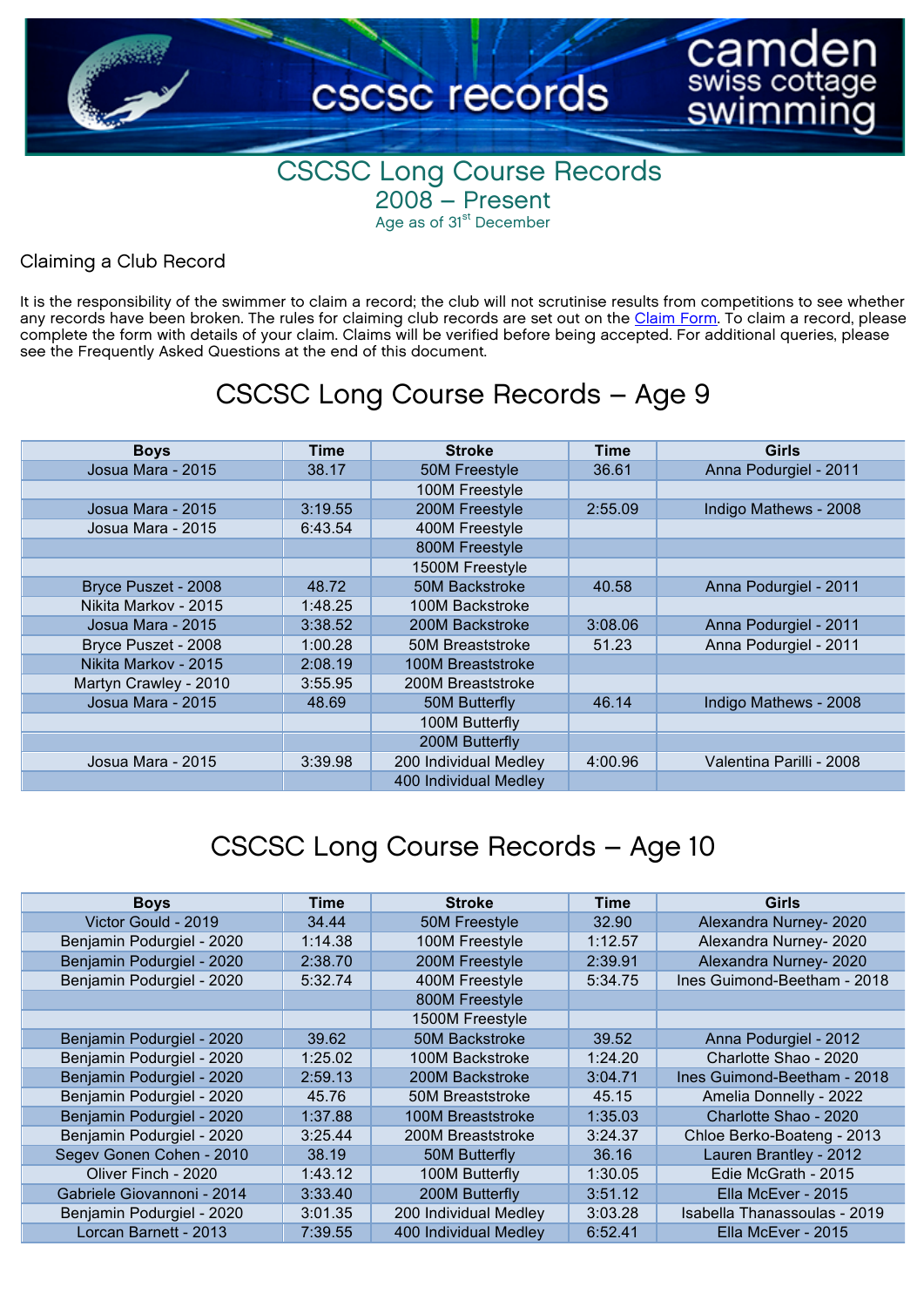| <b>Boys</b>                   | Time     | <b>Stroke</b>         | <b>Time</b> | Girls                |
|-------------------------------|----------|-----------------------|-------------|----------------------|
| Jonathan Novak - 2013         | 32.00    | 50M Freestyle         | 29.84       | Emily House - 2010   |
| Victor Gould - 2020           | 1:10.35  | 100M Freestyle        | 1:04.25     | Emily House - 2010   |
| Brandon Biss - 2016           | 2:35.28  | 200M Freestyle        | 2:17.60     | Emily House - 2010   |
| Brandon Biss - 2016           | 5:25.72  | 400M Freestyle        | 4:58.31     | Emily House - 2010   |
| Alexander Thanassoulas - 2022 | 11:44.37 | 800M Freestyle        | 10:16.88    | Emily House - 2010   |
|                               |          | 1500M Freestyle       |             |                      |
| Sapir Pasheli - 2019          | 36.39    | <b>50M Backstroke</b> | 34.70       | Emily House - 2010   |
| Brandon Biss - 2016           | 1:16.46  | 100M Backstroke       | 1:14.57     | Emily House - 2010   |
| Brandon Biss - 2016           | 2:39.05  | 200M Backstroke       | 2:48.35     | Robin Neumann - 2008 |
| Alexander Borisov - 2012      | 43.02    | 50M Breaststroke      | 39.24       | Ella McEver - 2016   |
| Victor Gould - 2020           | 1:28.21  | 100M Breaststroke     | 1:24.82     | Ella McEver - 2016   |
| Victor Gould - 2020           | 3:16.28  | 200M Breaststroke     | 3:00.22     | Ella McEver - 2016   |
| Leo He - 2016                 | 34.94    | 50M Butterfly         | 32.29       | Emily House - 2010   |
| Nicholas Finch - 2017         | 1:20.72  | 100M Butterfly        | 1:10.49     | Emily House - 2010   |
| Victor Gould - 2020           | 3:23.49  | 200M Butterfly        | 2:42.76     | Emily House - 2010   |
| Brandon Biss - 2016           | 2:51.60  | 200 Individual Medley | 2:38.94     | Emily House - 2010   |
| Gabriele Giovannoni - 2015    | 6:10.68  | 400 Individual Medley | 5:45.58     | Emily House - 2010   |

| <b>Boys</b>                | Time     | <b>Stroke</b>         | Time     | Girls                       |
|----------------------------|----------|-----------------------|----------|-----------------------------|
| Leo He - 2017              | 29.31    | 50M Freestyle         | 28.38    | Julia Murphy - 2015         |
| Jorgos Skatadis - 2010     | 1:01.89  | 100M Freestyle        | 1:01.51  | Emily House - 2011          |
| Jorgos Skatadis - 2010     | 2:14.83  | 200M Freestyle        | 2:15.40  | Emily House - 2011          |
| Jorgos Skatadis - 2010     | 4:44.79  | 400M Freestyle        | 4:45.96  | Anne Tavierne - 2013        |
| <b>Hok Wong - 2010</b>     | 9:56.66  | 800M Freestyle        | 9:47.16  | Emily House - 2011          |
| Gabriele Giovannoni - 2016 | 19:13.36 | 1500M Freestyle       | 19:28.64 | Ines Guimond-Beetham - 2020 |
| Brandon Biss - 2017        | 35.12    | 50M Backstroke        | 33.35    | Alexandra Nurney-2022       |
| Brandon Biss - 2017        | 1:11.95  | 100M Backstroke       | 1:10.43  | Anne Tavierne - 2013        |
| Brandon Biss - 2017        | 2:30.17  | 200M Backstroke       | 2:37.21  | Emily House - 2011          |
| Oliver Wright - 2017       | 38.82    | 50M Breaststroke      | 36.58    | Ella McEver - 2017          |
| Oliver Wright - 2017       | 1:23.64  | 100M Breaststroke     | 1:21.45  | Ella McEver - 2017          |
| Oliver Wright - 2017       | 3:02.41  | 200M Breaststroke     | 2:51.44  | Ella McEver - 2017          |
| Leo He - 2017              | 30.81    | 50M Butterfly         | 31.15    | Alexandra Nurney-2022       |
| Floris Kotterink - 2010    | 1:11.29  | 100M Butterfly        | 1:06.78  | Emily House - 2011          |
| Leonardo Brero - 2019      | 2:43.76  | 200M Butterfly        | 2:33.45  | Emily House - 2011          |
| Floris Kotterink - 2010    | 2:38.18  | 200 Individual Medley | 2:35.80  | Emily House - 2011          |
| Gabriele Giovannoni - 2016 | 5:41.36  | 400 Individual Medley | 5:36.73  | Ella McEver - 2017          |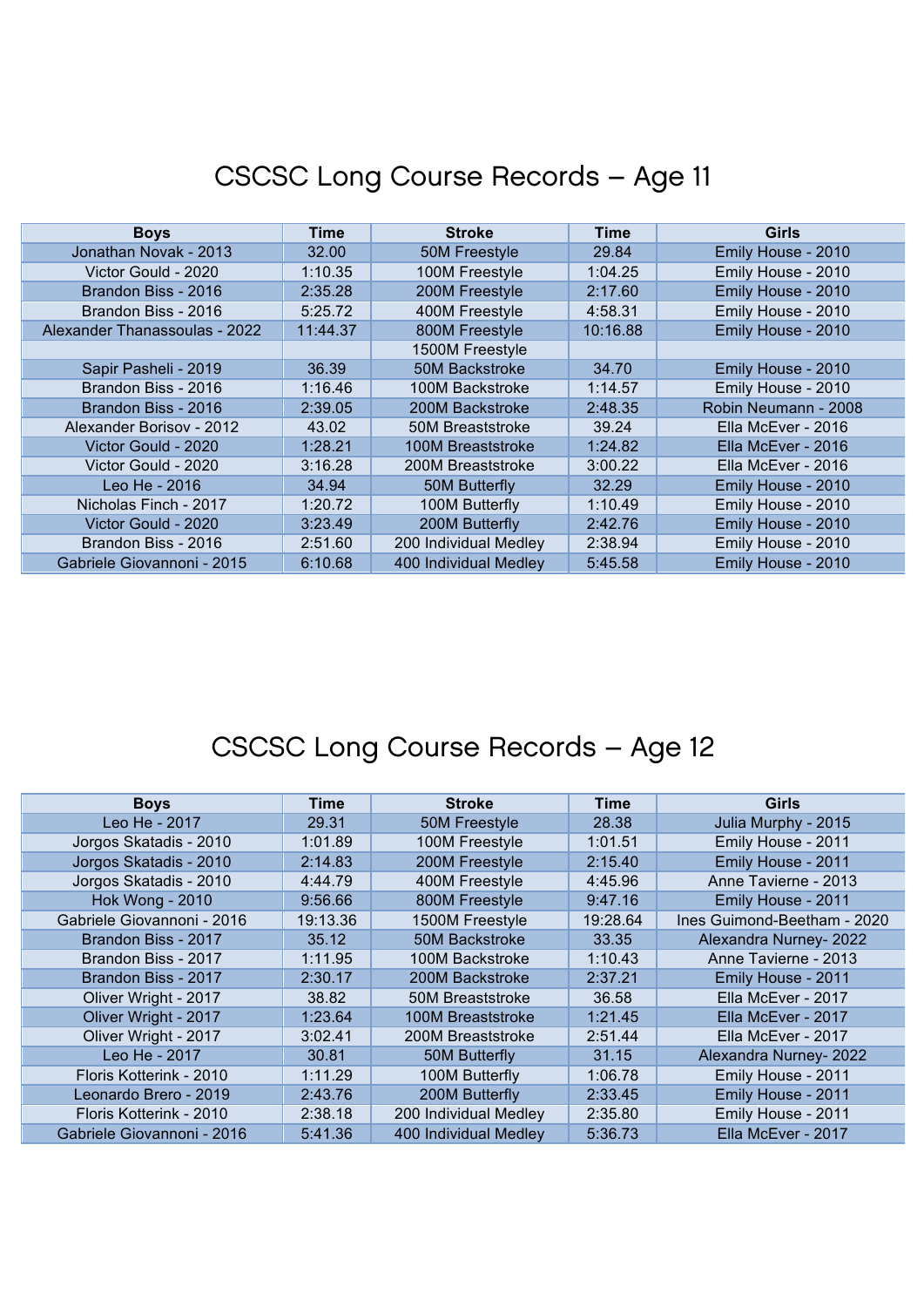| <b>Boys</b>                | Time     | <b>Stroke</b>         | Time     | <b>Girls</b>                 |
|----------------------------|----------|-----------------------|----------|------------------------------|
| Leo He - 2018              | 27.58    | 50M Freestyle         | 28.37    | Julia Murphy - 2016          |
| Llewellyn Porter - 2021    | 57.21    | 100M Freestyle        | 59.92    | Anne Tavierne - 2014         |
| Jorgos Skatadis - 2011     | 2:01.70  | 200M Freestyle        | 2:11.81  | Anne Tavierne - 2014         |
| Jorgos Skatadis - 2011     | 4:17.53  | 400M Freestyle        | 4:36.84  | Anne Tavierne - 2014         |
| Alexander Burgess - 2008   | 9:26.52  | 800M Freestyle        | 9:36.79  | Indigo Mathews - 2012        |
| Gabriele Giovannoni - 2017 | 18:32.02 | 1500M Freestyle       | 19:22.88 | Isabella Thanassoulas - 2022 |
| Bryce Puszet - 2012        | 31.94    | <b>50M Backstroke</b> | 33.37    | Julia Murphy - 2016          |
| Llewellyn Porter - 2021    | 1:07.44  | 100M Backstroke       | 1:07.63  | Anne Tavierne - 2014         |
| Bryce Puszet - 2012        | 2:24.69  | 200M Backstroke       | 2:26.35  | Anne Tavierne - 2014         |
| Alexander Chen - 2017      | 35.57    | 50M Breaststroke      | 34.98    | Ella McEver - 2018           |
| <b>Hok Wong - 2011</b>     | 1:16.50  | 100M Breaststroke     | 1:18.39  | Ella McEver - 2018           |
| <b>Hok Wong - 2011</b>     | 2:43.49  | 200M Breaststroke     | 2:45.61  | Ella McEver - 2018           |
| Leo He - 2018              | 29.12    | 50M Butterfly         | 30.94    | Lauren Brantley - 2015       |
| Jorgos Skatadis - 2011     | 1:02.84  | 100M Butterfly        | 1:07.59  | Kelly Hookway - 2009         |
| Floris Kotterink - 2011    | 2:28.22  | 200M Butterfly        | 2:39.04  | Indigo Mathews - 2012        |
| Jorgos Skatadis - 2011     | 2:21.41  | 200 Individual Medley | 2:32.08  | Indigo Mathews - 2012        |
| Jorgos Skatadis - 2011     | 4:58.05  | 400 Individual Medley | 5:24.95  | Indigo Mathews - 2012        |

| <b>Boys</b>              | <b>Time</b> | <b>Stroke</b>           | Time     | <b>Girls</b>                |
|--------------------------|-------------|-------------------------|----------|-----------------------------|
| Leo He - 2019            | 25.60       | 50M Freestyle           | 27.64    | Anne Tavierne - 2015        |
| Llewellyn Porter - 2022  | 55.18       | 100M Freestyle          | 59.64    | Anne Tavierne - 2015        |
| Jorgos Skatadis - 2012   | 1:58.13     | 200M Freestyle          | 2:08.38  | Anne Tavierne - 2015        |
| Jorgos Skatadis - 2012   | 4:12.65     | 400M Freestyle          | 4:33.53  | Anne Tavierne - 2015        |
| Llewellyn Porter - 2022  | 8:56.53     | 800M Freestyle          | 9:31.25  | Ines Guimond-Beetham - 2022 |
| Llewellyn Porter - 2022  | 16:52.66    | 1500M Freestyle         | 18:18.27 | Ines Guimond-Beetham - 2022 |
| Llewellyn Porter - 2022  | 29.91       | 50M Backstroke          | 32.05    | Julia Murphy - 2017         |
| Llewellyn Porter - 2022  | 1:01.62     | 100M Backstroke         | 1:05.83  | Sophie Rittenhouse - 2009   |
| Llewellyn Porter - 2022  | 2:18.15     | 200M Backstroke         | 2:23.28  | Sophie Rittenhouse - 2009   |
| Amir Castronovo - 2017   | 33.35       | <b>50M Breaststroke</b> | 35.08    | Ksenia Shchepovskikh - 2022 |
| Lucas Bohm - 2021        | 1:11.38     | 100M Breaststroke       | 1:16.33  | Ella McEver - 2019          |
| Alexander Borisov - 2015 | 2:36.78     | 200M Breaststroke       | 2:42.91  | Ella McEver - 2019          |
| Llewellyn Porter - 2022  | 27.12       | 50M Butterfly           | 29.28    | Ines Guimond-Beetham - 2022 |
| Llewellyn Porter - 2022  | 59.27       | 100M Butterfly          | 1:04.51  | Ines Guimond-Beetham - 2022 |
| Llewellyn Porter - 2022  | 2:10.86     | 200M Butterfly          | 2:24.87  | Ines Guimond-Beetham - 2022 |
| Llewellyn Porter - 2022  | 2:14.57     | 200 Individual Medley   | 2:26.81  | Ella McEver - 2019          |
| Llewellyn Porter - 2022  | 4:46.68     | 400 Individual Medley   | 5:07.43  | Ella McEver - 2019          |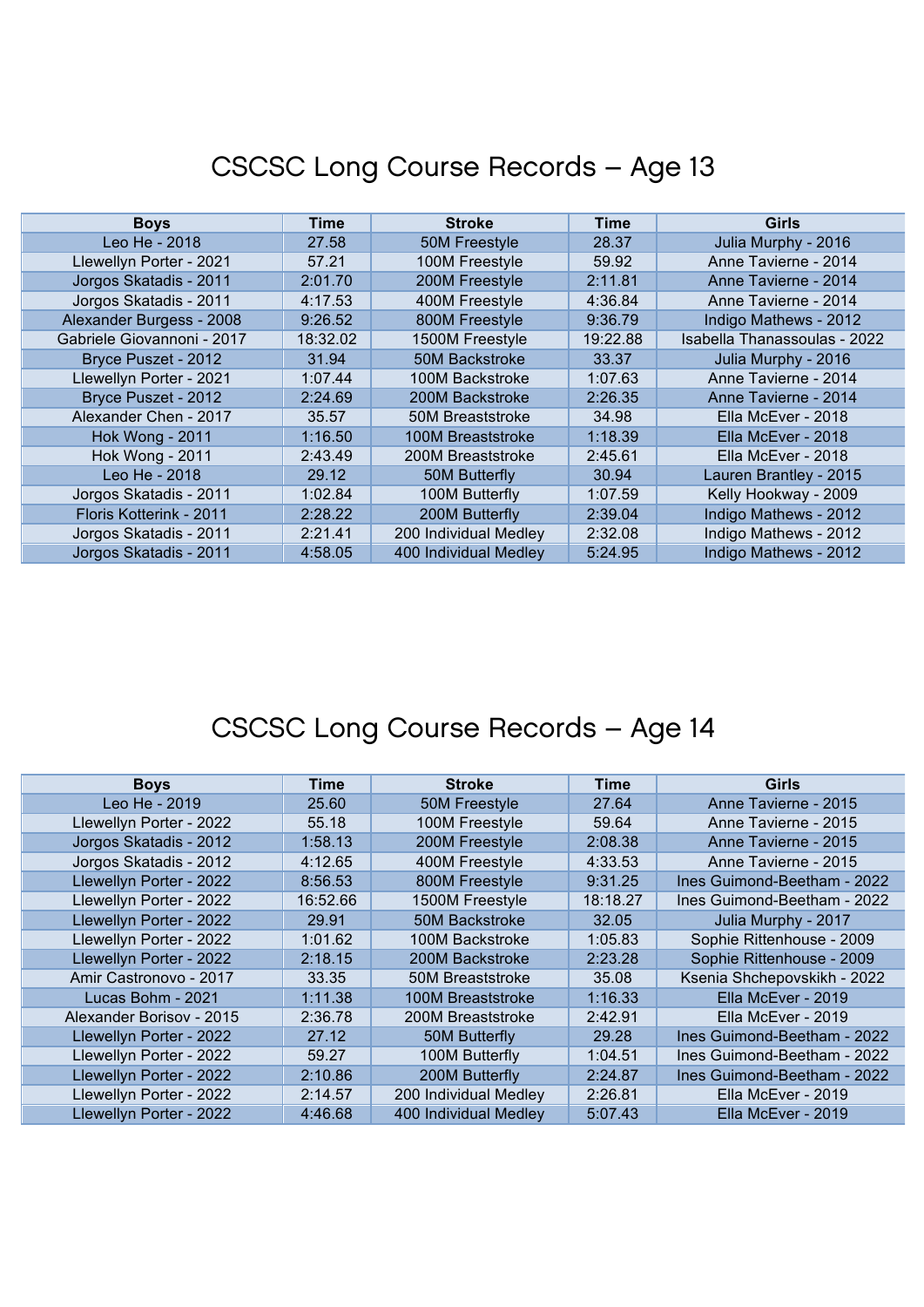| <b>Boys</b>              | Time     | <b>Stroke</b>           | Time     | <b>Girls</b>              |
|--------------------------|----------|-------------------------|----------|---------------------------|
| Leo Jaggs - 2009         | 25.09    | 50M Freestyle           | 27.52    | Anna Podurgiel - 2017     |
| Leo Jaggs - 2009         | 54.64    | 100M Freestyle          | 58.97    | Anna Podurgiel - 2017     |
| Alex Panteli - 2013      | 2:03.30  | 200M Freestyle          | 2:07.78  | Anne Tavierne - 2016      |
| Tudor Puszet - 2011      | 4:24.74  | 400M Freestyle          | 4:28.89  | Anne Tavierne - 2016      |
| Alexander Burgess - 2010 | 9:00.18  | 800M Freestyle          | 9:26.88  | Indigo Mathews - 2014     |
| Tudor Puszet - 2011      | 17:18.84 | 1500M Freestyle         | 18:40.84 | Katharine Spooner - 2008  |
| Jackson Olin - 2017      | 29.25    | 50M Backstroke          | 31.25    | Anna Podurgiel - 2017     |
| Jackson Olin - 2017      | 1:01.98  | 100M Backstroke         | 1:06.96  | Sophie Rittenhouse - 2010 |
|                          |          |                         | 1:06.96  | Olivia Willis - 2012      |
| Jackson Olin - 2017      | 2:10.59  | 200M Backstroke         | 2:23.64  | Anne Tavierne - 2016      |
| Alexander Borisov - 2016 | 32.19    | <b>50M Breaststroke</b> | 34.74    | Eva Harris Brown - 2022   |
| Alexander Borisov - 2016 | 1:10.49  | 100M Breaststroke       | 1:16.25  | Eva Harris Brown - 2022   |
| Alexander Borisov - 2016 | 2:28.69  | 200M Breaststroke       | 2:44.85  | Ella McEver - 2020        |
| Jackson Olin - 2017      | 27.88    | 50M Butterfly           | 29.30    | Lauren Brantley - 2017    |
| Nicholas Finch - 2021    | 56.88    | 100M Butterfly          | 1:05.18  | Isobel Moffatt - 2013     |
| Alex Panteli - 2013      | 2:13.65  | 200M Butterfly          | 2:29.63  | Indigo Mathews - 2014     |
| Alexander Borisov - 2016 | 2:18.01  | 200 Individual Medley   | 2:23.93  | Olivia Willis - 2012      |
|                          |          | 400 Individual Medley   | 5:11.51  | Olivia Willis - 2012      |

| <b>Boys</b>              | <b>Time</b> | <b>Stroke</b>         | Time    | Girls                    |
|--------------------------|-------------|-----------------------|---------|--------------------------|
| Leo Jaggs - 2010         | 24.65       | 50M Freestyle         | 27.18   | Anna Podurgiel - 2018    |
| Leo Jaggs - 2010         | 53.62       | 100M Freestyle        | 58.30   | Anna Podurgiel - 2018    |
| Leo Jaggs - 2010         | 1:59.69     | 200M Freestyle        | 2:08.47 | Olivia Willis - 2013     |
| Tudor Puszet - 2012      | 4:19.41     | 400M Freestyle        | 4:38.79 | Katharine Spooner - 2009 |
| Edward Graham - 2009     | 8:50.12     | 800M Freestyle        | 9:20.32 | Olivia Willis - 2013     |
| Edward Graham - 2009     | 17:07.33    | 1500M Freestyle       |         |                          |
| Leo Jaggs - 2010         | 29.77       | <b>50M Backstroke</b> | 30.69   | Anna Podurgiel - 2018    |
| Bryce Puszet - 2015      | 1:01.32     | 100M Backstroke       | 1:04.64 | Rosie Hughes - 2011      |
| Bryce Puszet - 2015      | 2:11.77     | 200M Backstroke       | 2:20.14 | Olivia Willis - 2013     |
| James Slade - 2013       | 32.03       | 50M Breaststroke      | 35.13   | Madison Hookway - 2015   |
| Alexander Borisov - 2017 | 1:09.72     | 100M Breaststroke     | 1:15.78 | Madison Hookway - 2015   |
| Alexander Borisov - 2017 | 2:27.71     | 200M Breaststroke     | 2:40.21 | Ella McEver - 2021       |
| Benjamin Moore - 2017    | 26.77       | 50M Butterfly         | 28.67   | Anna Podurgiel - 2018    |
| Ensger Kotterink - 2010  | 58.95       | 100M Butterfly        | 1:03.41 | Olivia Willis - 2013     |
| Alexander Borisov - 2017 | 2:13.56     | 200M Butterfly        | 2:27.13 | Indigo Mathews - 2015    |
| Ensger Kotterink - 2010  | 2:13.48     | 200 Individual Medley | 2:19.98 | Olivia Willis - 2013     |
| Alexander Borisov - 2017 | 4:45.02     | 400 Individual Medley | 5:03.08 | Olivia Willis - 2013     |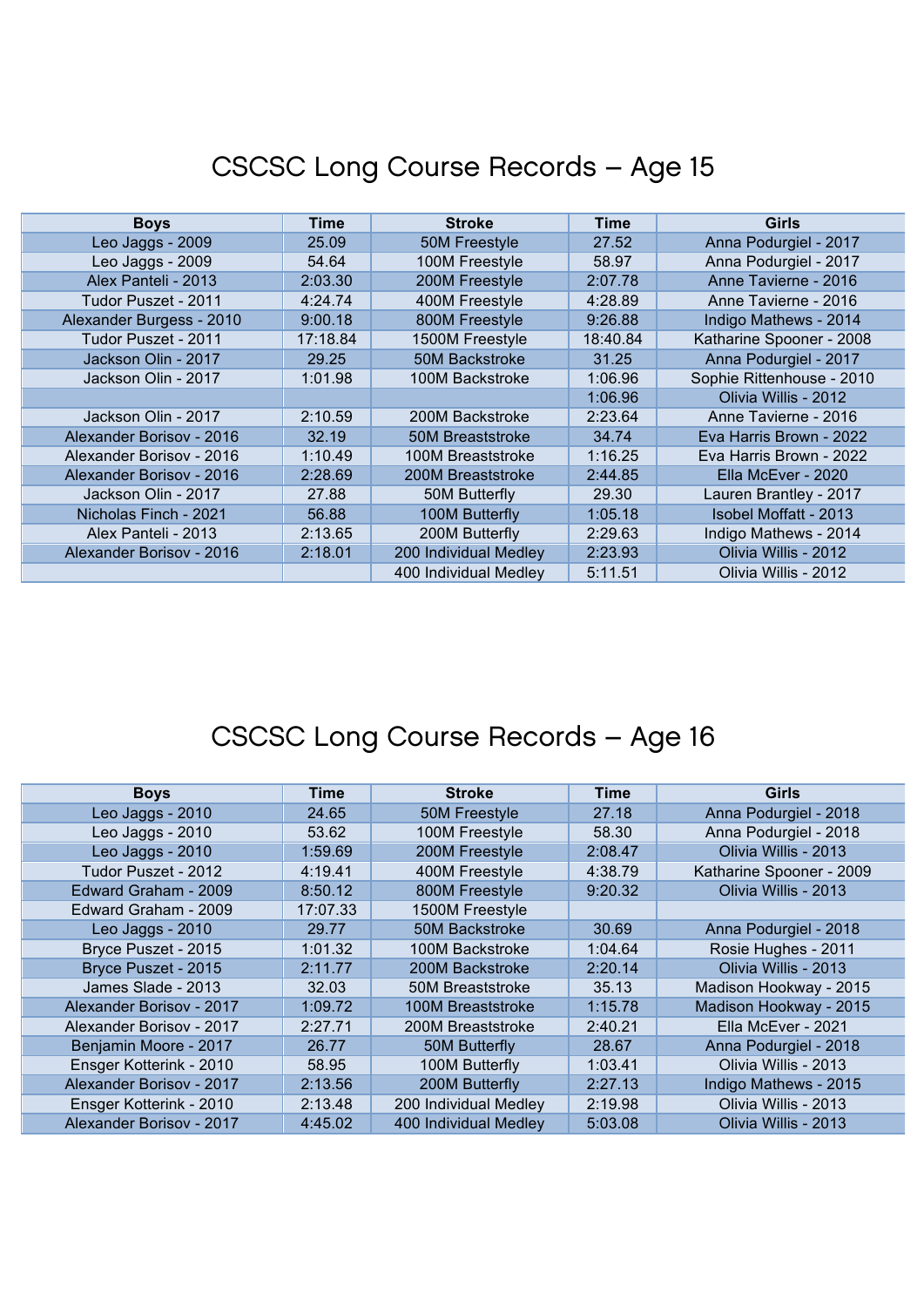| <b>Boys</b>              | Time     | <b>Stroke</b>         | Time    | <b>Girls</b>              |
|--------------------------|----------|-----------------------|---------|---------------------------|
| Leo Jaggs - 2011         | 24.14    | 50M Freestyle         | 27.06   | Anna Podurgiel - 2019     |
| Leo Jaggs - 2011         | 52.78    | 100M Freestyle        | 57.93   | Anna Podurgiel - 2019     |
| Leo Jaggs - 2011         | 1:55.90  | 200M Freestyle        | 2:07.64 | Anna Podurgiel - 2019     |
| Tudor Puszet - 2013      | 4:10.60  | 400M Freestyle        | 4:38.93 | Jessica Hobbs - 2011      |
| Edward Graham - 2010     | 8:43.73  | 800M Freestyle        | 9:55.09 | Olivia Halsted - 2016     |
| Edward Graham - 2010     | 16:37.56 | 1500M Freestyle       |         |                           |
| Brandon Biss - 2022      | 29.43    | <b>50M Backstroke</b> | 30.02   | Rosie Hughes - 2012       |
| Brandon Biss - 2022      | 59.63    | 100M Backstroke       | 1:04.78 | Sophie Rittenhouse - 2012 |
| Brandon Biss - 2022      | 2:08.08  | 200M Backstroke       | 2:22.01 | Sophie Rittenhouse - 2012 |
| James Slade - 2014       | 32.43    | 50M Breaststroke      | 35.22   | Madison Hookway - 2016    |
| Donatas Dragasius - 2021 | 1:07.65  | 100M Breaststroke     | 1:16.23 | Madison Hookway - 2016    |
| Donatas Dragasius - 2021 | 2:25.06  | 200M Breaststroke     | 2:39.25 | Ella McEver - 2022        |
| Leo Jaggs - 2011         | 26.62    | 50M Butterfly         | 28.30   | Anna Podurgiel - 2019     |
| Ensger Kotterink - 2011  | 57.65    | 100M Butterfly        | 1:02.72 | Lauren Brantley - 2019    |
| Ensger Kotterink - 2011  | 2:07.48  | 200M Butterfly        | 2:28.48 | Isobel Moffatt - 2015     |
| Ensger Kotterink - 2011  | 2:09.83  | 200 Individual Medley | 2:21.21 | Anna Podurgiel - 2019     |
| Ensger Kotterink - 2011  | 4:40.19  | 400 Individual Medley | 4:58.37 | Ally Larson - 2017        |

| <b>Boys</b>                | Time     | <b>Stroke</b>         | <b>Time</b> | Girls                     |
|----------------------------|----------|-----------------------|-------------|---------------------------|
| Leo Jaggs - 2012           | 23.87    | 50M Freestyle         | 27.20       | Anna Podurgiel - 2020     |
| Leo Jaggs - 2012           | 51.48    | 100M Freestyle        | 57.30       | Anna Podurgiel - 2020     |
| Leo Jaggs - 2012           | 1:56.35  | 200M Freestyle        | 2:06.23     | Anna Podurgiel - 2020     |
| Tudor Puszet - 2014        | 4:10.56  | 400M Freestyle        | 4:48.37     | Olivia Halsted - 2017     |
| Joel Sands - 2010          | 8:52.92  | 800M Freestyle        | 10:02.68    | Olivia Halsted - 2017     |
| Edward Graham - 2011       | 16:39.33 | 1500M Freestyle       |             |                           |
| Bryce Puszet - 2017        | 28.32    | 50M Backstroke        | 30.23       | Anna Podurgiel - 2020     |
| Bryce Puszet - 2017        | 1:00.93  | 100M Backstroke       | 1:04.77     | Sophie Rittenhouse - 2013 |
| Bryce Puszet - 2017        | 2:09.59  | 200M Backstroke       | 2:19.79     | Sophie Rittenhouse - 2013 |
| James Slade - 2015         | 31.41    | 50M Breaststroke      | 34.95       | Madison Hookway - 2017    |
| Alex Lezard - 2017         | 1:09.64  | 100M Breaststroke     | 1:15.93     | Madison Hookway - 2017    |
| George Kapanadze - 2015    | 2:40.17  | 200M Breaststroke     | 2:48.06     | Madison Hookway - 2017    |
| Tudor Puszet - 2014        | 26.68    | 50M Butterfly         | 27.98       | Anna Podurgiel - 2020     |
| Tudor Puszet - 2014        | 58.16    | 100M Butterfly        | 1:03.62     | Anna Podurgiel - 2020     |
| Tudor Puszet - 2014        | 2:10.11  | 200M Butterfly        |             |                           |
| William Rittenhouse - 2014 | 2:13.11  | 200 Individual Medley | 2:18.05     | Ally Larson - 2018        |
| William Rittenhouse - 2014 | 4:41.13  | 400 Individual Medley | 4:51.23     | Ally Larson - 2018        |